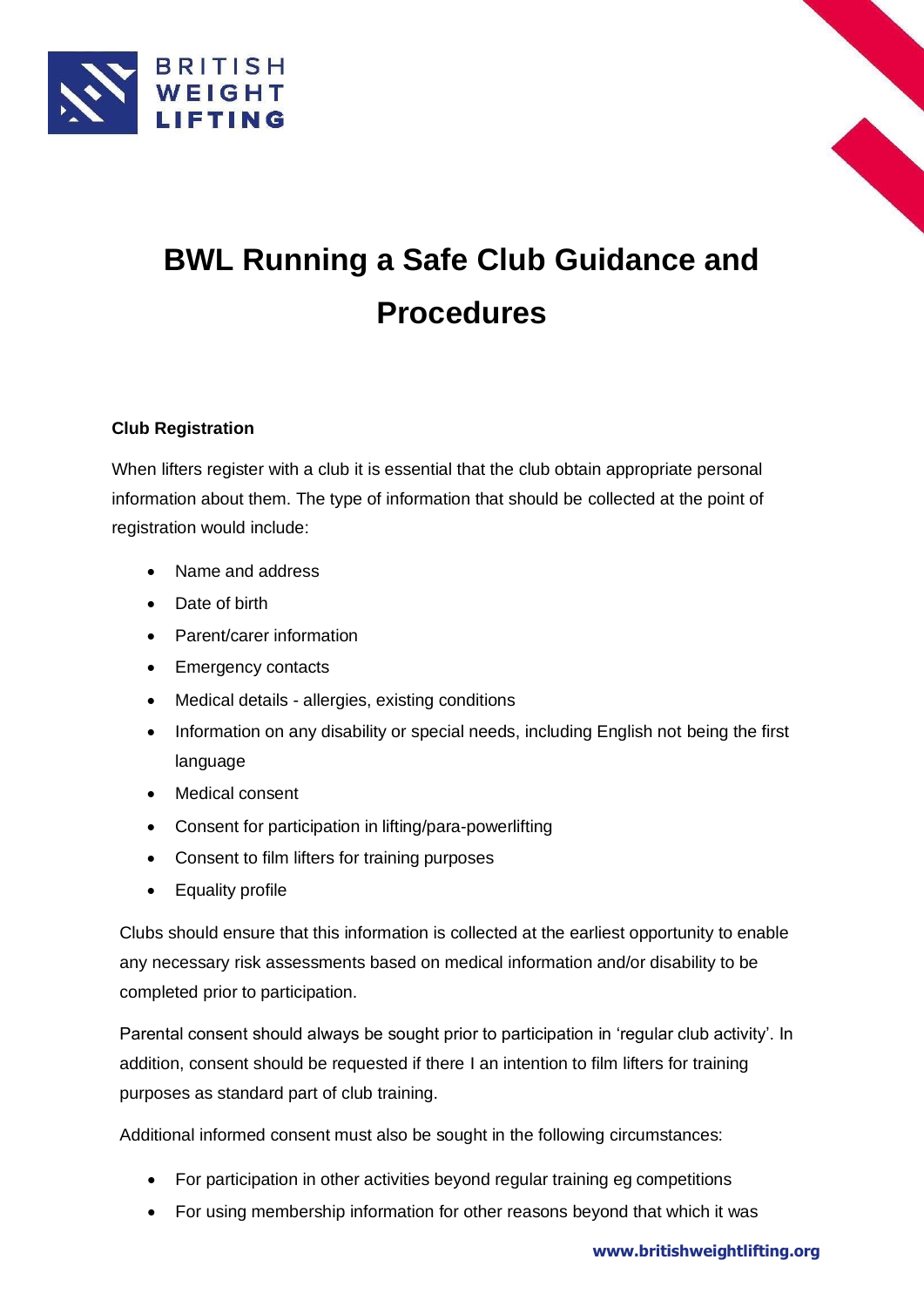



originally collected

• Photography/filming that leads to potential publication of images or use of the images for any purpose other than training (if a blanket consent has already been obtained for this purpose).

Informed consent would require the person providing the consent to have full understanding of the circumstances for which consent is sough and should be obtained on every occasion.

**NB** All information is obviously confidential and should keep securely to avoid any breach of Data Protection.

## **Safeguarding Letter**

It is very important that new members and/or or their parents/carers are provided with information about

the club's approach to safeguarding. It is advisable that all clubs prepare a new member information pack which, in addition to providing information on training times and other clubs activities, should include a letter to parents highlighting the following policies and where they can be accessed:

- Child Safeguarding policy and procedures
- Anti-bullying policy
- Details of what parents/carers should do if they have concern regarding the welfare of a child
- Social Media Policy
- Transport policy
- Photography policy
- Equality policy
- All Codes of conduct

**NB** All sample policies can be found on the British Weight Lifting Website

This letter should also include names and contact details for the following key club officials: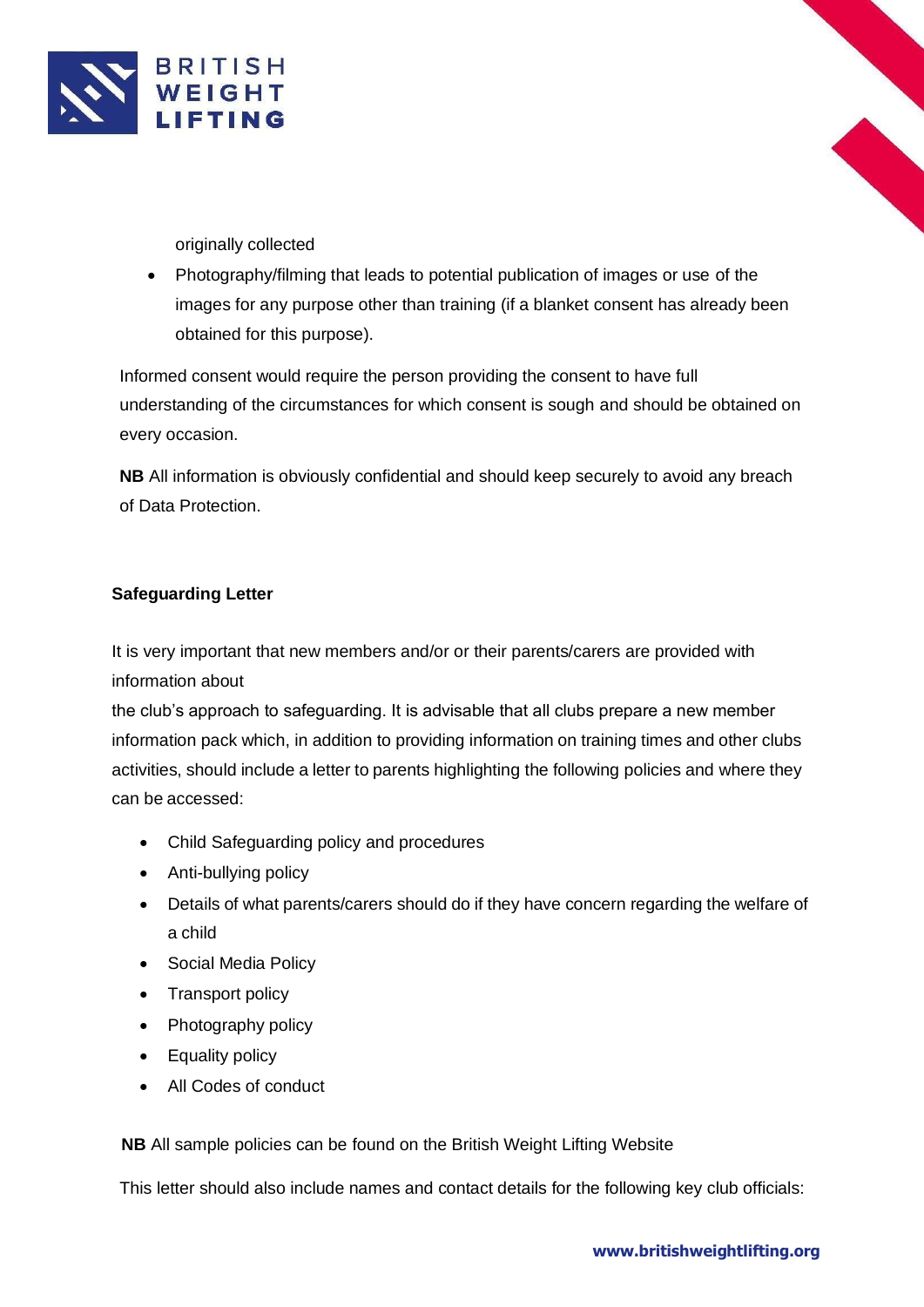



- Chairman/Manager
- Secretary
- Coach

The letter should highlight that BWL and the club are committed to safeguarding and promoting the welfare of children and include the following statement:

*In a situation where a child is at risk of significant harm or has been harmed in connection with their involvement in lifting, the parent/carer should contact the Club Welfare Officer who has responsibility for referring concerns of possible abuse to Children's Social Care Services/Social Services and/or the Police and informing British Weight Lifting.*

*Alternatively, the parent/carer can contact Children's Social Services/Social Services and/or the Police directly. It is requested that where a parent/carer has made a direct referral to Children's Social Care Services/Social Services and/or the Police, that the BWL Safeguarding Lead and, if appropriate the Club Welfare Officer is provided with details of the concern as soon as possible so that any necessary action can be taken to safeguard all children in the sport*

# **Parental Responsibilities/Code of Conduct**

Parents play an important role in the success of their child, with the right kind of support and encouragement; young people will progress steadily and enjoy a rewarding experience. It is likely that with the right support at home alongside a positive club environment a child will remain in the sport. Good communication between the club/coaches and parents is essential to avoid misunderstanding and to ensure cooperation.

It is good practice to clearly outline what is expected of parents when their child joins the club. Parents are very important and greatly valued in weightlifting and it is hoped that as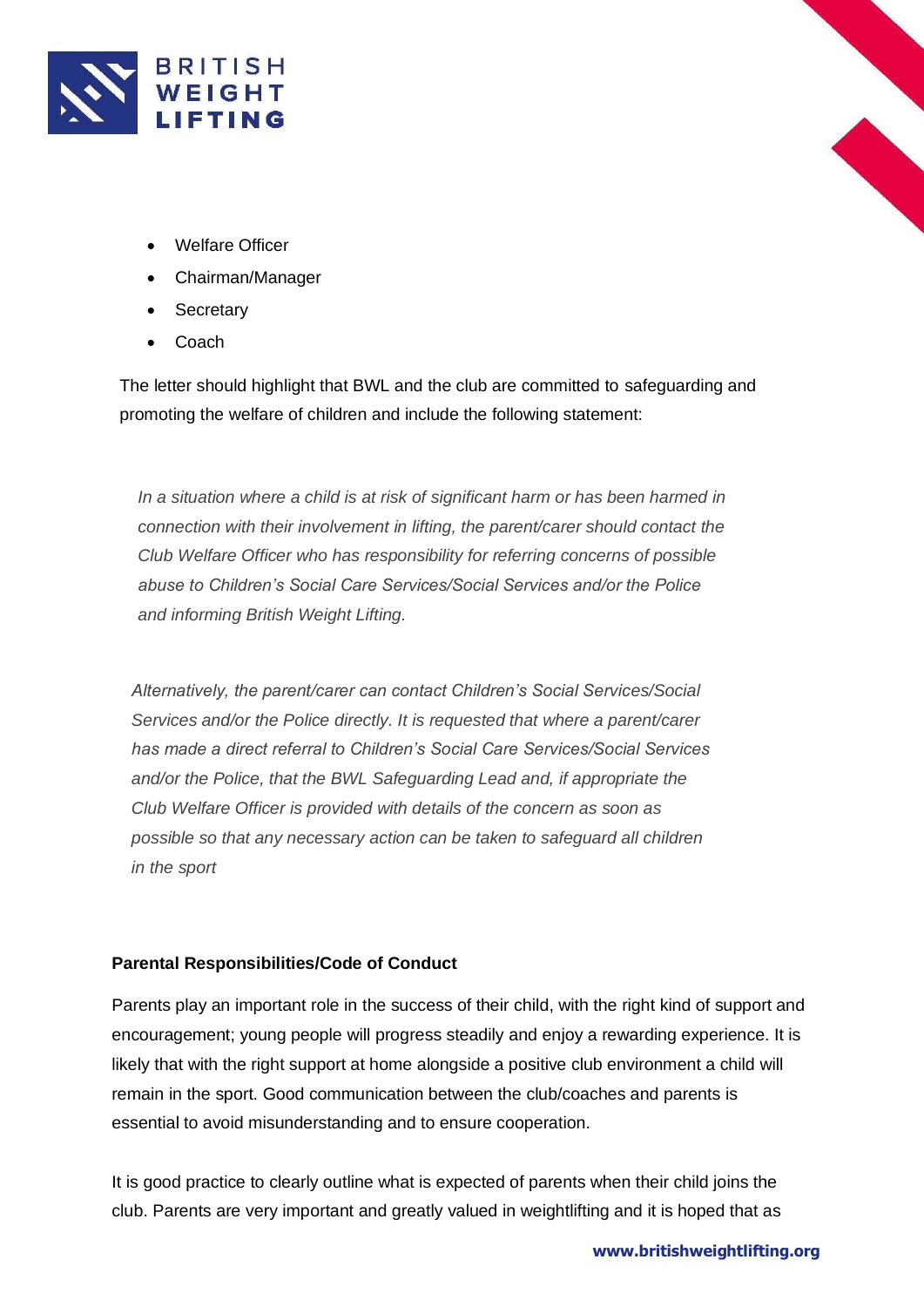

many parents as possible will volunteer to help at the club. Without the support of parent volunteers, the club and Governing Body would not function effectively. Codes of conduct are a vital element in managing challenging behaviour.

## **Other Responsibilities**

- If parents wish to raise a concern about their child welfare, they should contact the club Welfare Officer. If they feel they are unable to discuss this concern with the club Welfare Officer, they should contact the Safeguarding Lead for advice.
- If parents do have concerns about the coaching that their child is receiving they should arrange to meet with the coach involved.
- Coaches should always have the best interests of the lifters in mind. A disagreement with a coach should never be made known to the child as this could destroy a positive relationship between coach and lifter.
- If parents remain unhappy about their child's training and wish to move clubs, they should discuss the matter initially with their child and the coach before approaching another club. Parents should remember that although the child may no longer train at the current club, they are likely to come across the coaches and lifters at future competitions and events. Therefore, it is important that any transfer is conducted with the minimum of upset for the child.
- If parents wish to make a complaint about any matter other than safeguarding or child protection, they should put the complaint in writing and address it to the Club Secretary. For more information, please refer to the club's complaints procedure.
- Parents of any lifter under the age of eighteen years will be informed in writing if their child is subject to any disciplinary action.
- Parents are welcome to observe training if they sit in the designated viewing area but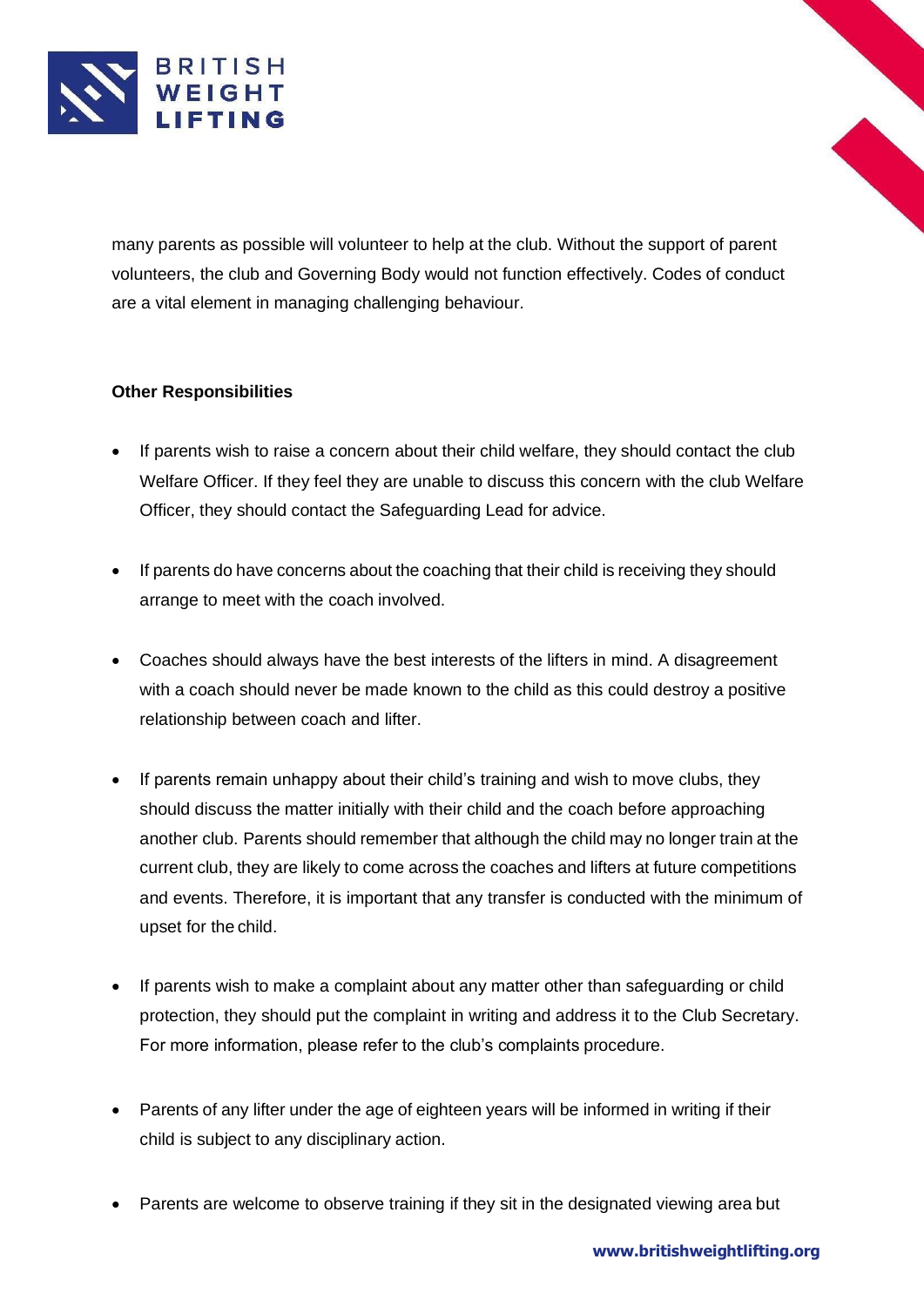

they should not interfere or interrupt the session. It is imperative that coaches have the child's full attention at this time. Any parent who disrupts training may be refused access to the viewing area.

- During competitions parent and family members should adopt a positive and sporting attitude and remain in the spectator arena. They should never dispute results and rulings of coaches and officials or behave in an inappropriate way towards other spectators.
- All families are encouraged to participate in club related activities.

# **Provision of a Safe Environment**

Safeguarding is fundamental in the delivery of the sport and the conduct of those involved. Everyone must place the protection of young people as the paramount consideration and ensure that the environment where the weightlifting/para-powerlifting activity takes place is one where young people are safe and helps to reduce the risk of young people being abused through their participation within the sport. Clubs and organisations must address the following environmental factors:

- Providing open training environment
- Ensuring there is a clear policy for use of changing rooms and toilets
- Maintenance of apparatus, equipment and other club property eg minibus
- Provision of first aid facilities
- Storage of personal and sensitive information

## **Open Training Environment**

It is essential that clubs work in partnership with parents/carers and are open about training sessions. Clubs should welcome parents who wish to observe and in the case of new or potential members, encourage them to view a session and remain with their child until the child is happy to be left.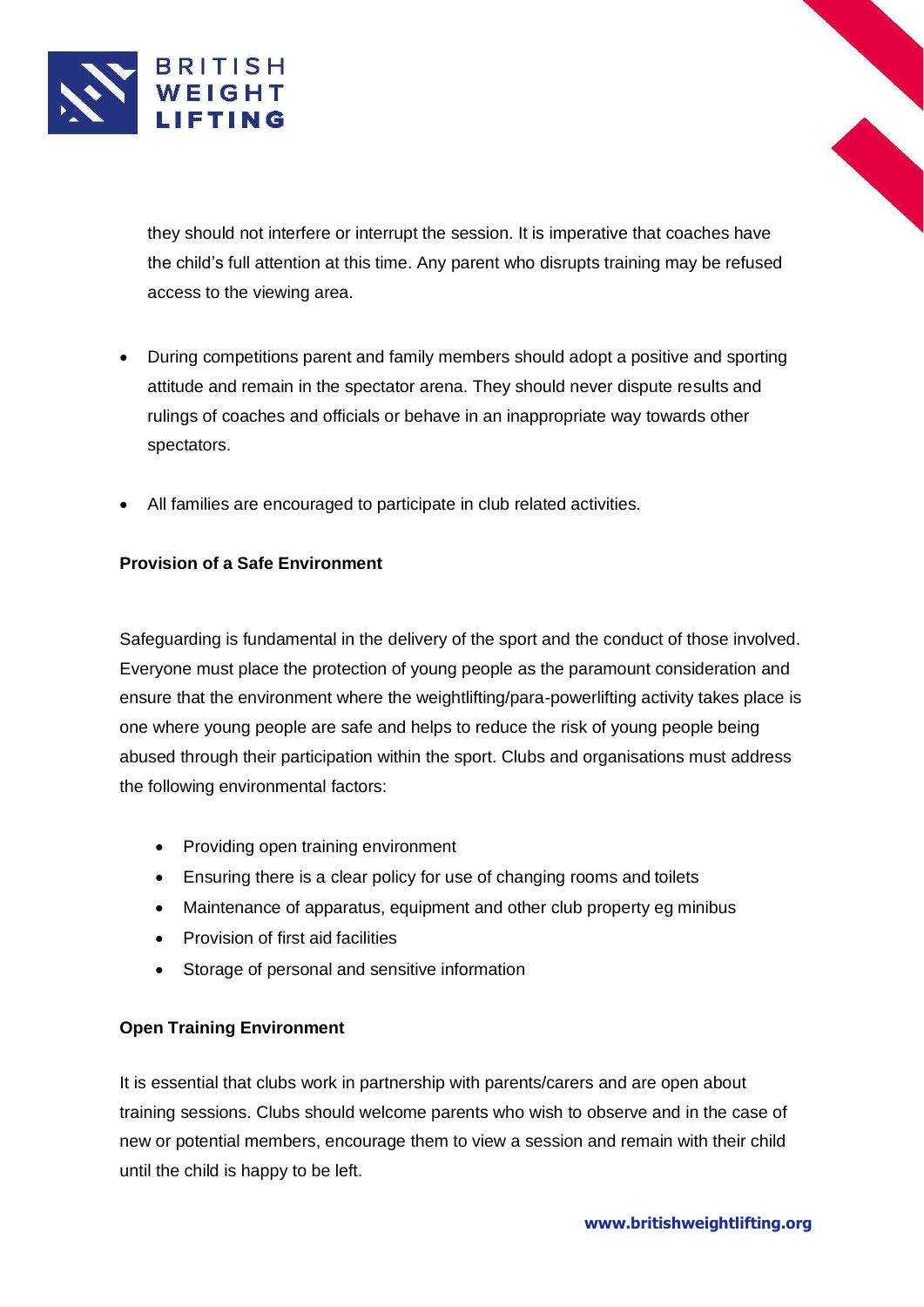

In some facilities there may be logistical problems in providing a suitable are for viewing. Clubs without viewing areas should designate a small area of the gym for viewing. This will need to be carefully managed and there may need to be limits on the number of spectators that can be safely accommodated. Clubs should also ensure that a viewing policy covering acceptable standards of conduct is in place.

An alternative way of providing viewing is to use CCTV technology. The use of CCTV would allow parents to view what is going on inside and if appropriate, outside the building without taking up space in the gym. It is also possible to enable remote access with appropriate security systems in place. However to do this the club must have written consent from all parents/carers that they agree to it. BWL will not support clubs who actively discourage parents from viewing by:

- Obscuring windows
- Refusing reasonable requests to view
- Asking parents to leave without due cause
- Justifying the prohibition of viewing on spurious health and safety grounds

The provision of an open training environment is much wider than simply providing parents with a viewing area. It involves creating a culture of openness between the club and parents. This will include:

- Providing regular feedback on a child's progress
- Opportunities to discuss the child's progress and training regime
- Opportunity to raise concerns and receive feedback on the outcome
- Encouraging parents to become involved in the club
- Inviting parents to attend events or keep in close contact with their child
- Setting up parent forums
- Appointing a parent liaison officer who is responsible for communication, information and encouraging involvement

## **Changing Facilities**

All BWL clubs must have a policy or rules relating to the use of changing facilities. There can be difficulties where the weightlifting activity is provided within a multi-use sports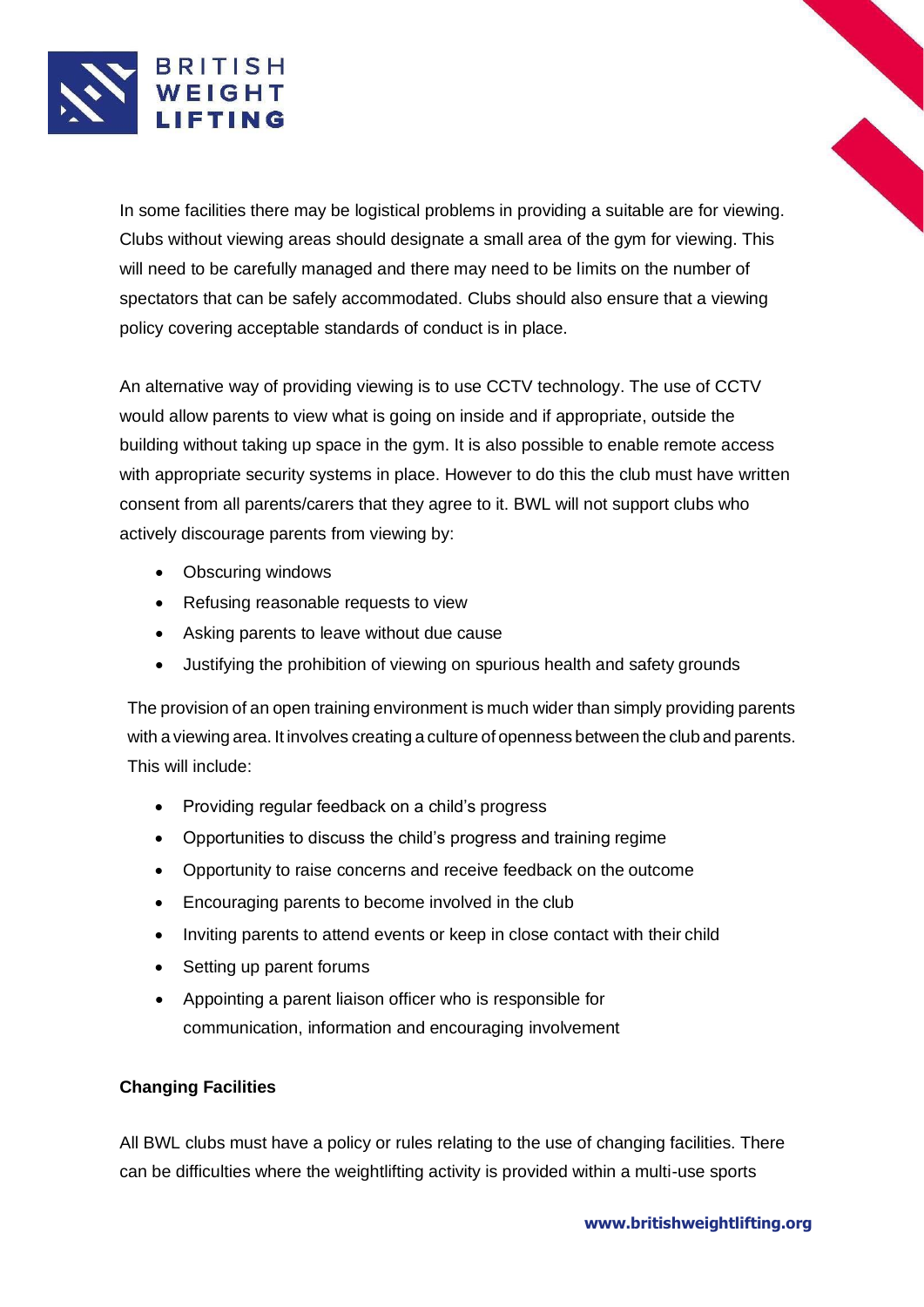

centre and will have to be subject to the availability and access to facilities, whether groups are mixed gender, and whether the changing facilities are open for public use.

Although clubs should develop a policy that best meets their specific circumstances, the following underlying principles must be adopted:

- Where a club is fully responsible for changing facilities, adults must not be permitted to change in these facilities at the same time as children
- There must be separate changing facilities or times for males and females
- No-one should enter changing rooms whilst these are being used by members of the opposite sex
- Mobile phones must not be used in changing rooms
- Codes of conduct should address behaviour while using changing facilities
- Everyone should be aware that they must report any concerns or incidents without delay

Parents should only be in the changing rooms with their children id the children age range of the session is for an age group where parental help is generally required. This is normally around 7 or 8 years old. Additional arrangements may be required if there are young people with disabilities in the group.

Clubs which are unable to provide safe changing facilities must ensure all members arrive wearing their lifting suits/shorts under their clothes.

Where possible, parents should be responsible for their own children in the changing rooms or toilets. If a group of children must be supervised in the changing rooms, ensure that adults work in pairs to supervise their children.

## **Supervision**

It is essential that appropriate ratios for supervision are adopted and everyone is clear of their supervisory responsibilities. Ratios should be determined considering age, the type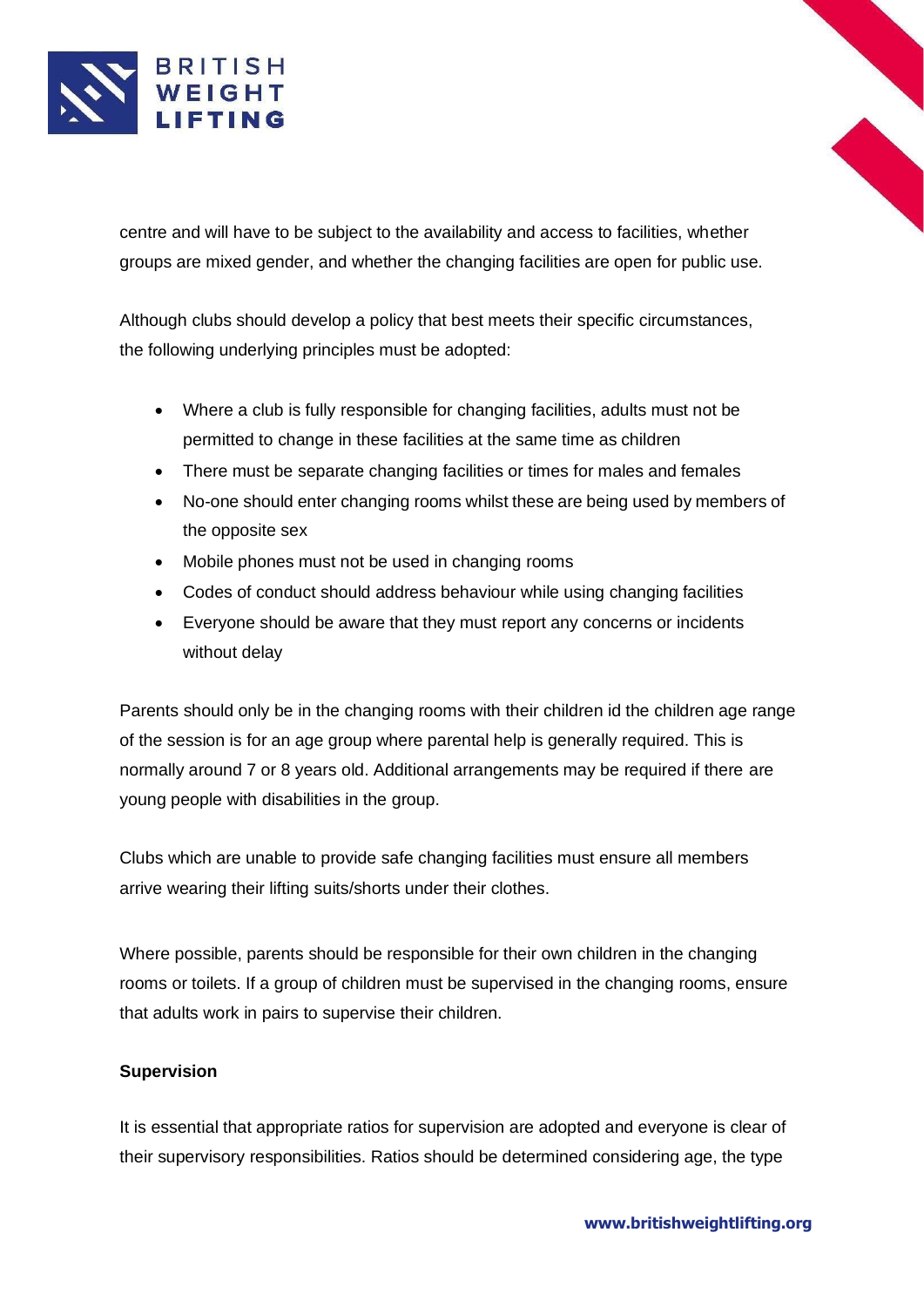

of activity and where it is taking place. For club training, BWL would recommend a minimum ratio of one adult to fifteen lifters. Where events are external to the regular club training venue a minimum ratio of one adult to ten lifters is required. This ratio should be increased for lifters aged eight years. In addition, there must always be a minimum of two responsible adults present. This ensures there is supervision in the event of an accident or incident that requires one of the adults to leave the group to accompany a child.

## **Provision of Personal Care**

There may on occasion be circumstances where some lifters will need help with personal and intimate care such as going to the toilet, changing and washing. In the main this is most likely to arise for some lifters with sever learning or physical disabilities. This will depend on the maturity and ability of the child.

#### **Children with Disabilities**

Some children with disabilities, as a result of their need for practical assistance in daily living, may be more vulnerable to abuse, and the risk may be greater where there are a number of carers. This may increase the likelihood of exposure to abusive behaviour and make it more difficult to set and maintain physical boundaries. It can be difficult, particularly for children with severe learning disabilities to differentiate between different roles if carried out by the same person. This may lead to confusion and additional vulnerability.

Taking account of the above factors, and the safeguarding concerns that can arise from coaches and other putting themselves in a position where they are alone with a child, BWL views as unacceptable the routine provision of personal care by coaches. BWL requires all intimate care to be carried out by someone other than the coach (except when the coach is also the parent), whose sole role in relation to the young person is to address these care needs.

In order to provide adequate support to lifters, British Weight Lifting advocates that either a professional carer approved by the lifters family or the lifters parent or guardian should carry out the role of carer.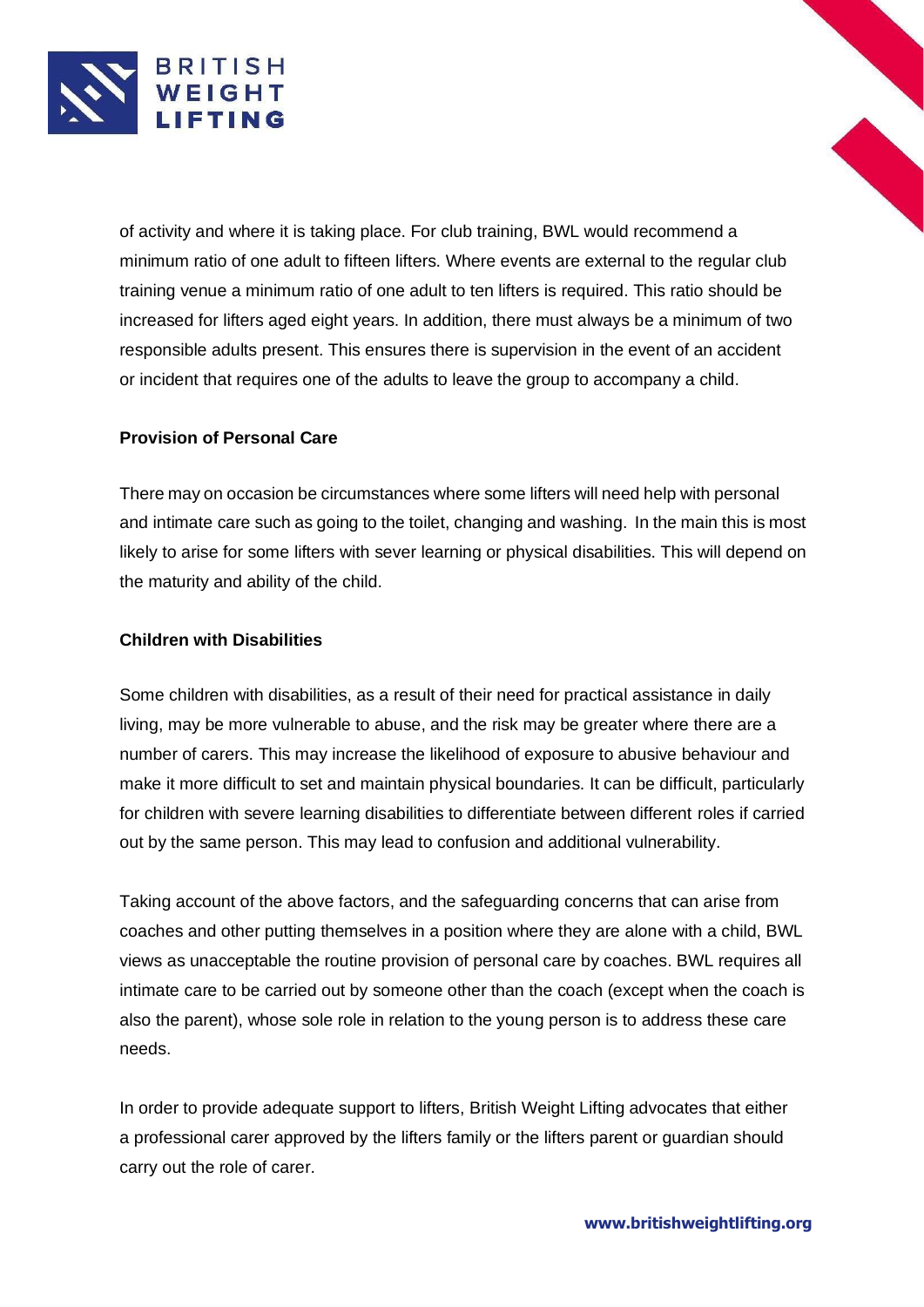

Although it is acknowledged that some disabled children who take part in events that require an overnight stay may require overnight support, BWL considers that it is not acceptable for BWL coaches or other BWL members in responsible positions to share a room with an unrelated lifter in order to provide overnight support. British Weight Lifting suggests that the parents or guardians together with the coach consider and agree:

- Whether to provide a paid or voluntary professional carer to be awake during the night to give overnight support
- Invite the lifters parents or guardian to give the overnight support

## **Supporting Access for 'Children in Need' to participate in lifting**

It is the responsibility of every club to consider the needs of the children, making reasonable adjustments to help provide for the inclusion of any child who wishes to participate. All BWL registered organisations should support young people and their parents to ensure the necessary support is in place for children with disabilities and other special needs to access weightlifting and para-powerlifting activities.

Under Section 17 of the Children Act 1989, Local Authorities are required to provide services for any child who would be defined as a 'Child in Need'. This includes the disabled children and children with impaired health and development. Although the Local Authority is responsible for ensuring appropriate needs are met, services may be provided by voluntary organisations acting on behalf of the Local Authority. BWL expects that where a child with a disability requires support from a carer to access weightlifting and parapowerlifting activities, and support is not already provided by a professional carer or family member, organisations should look with parents at the child's needs and if appropriate to approach the Children's Social Care Services to request support. In the event that no support is available, the club or service provider should examine whether they can meet the needs of the young person without significantly affecting the organisation ability to provide lifting/para- powerlifting activities to others. Not every child will need continual oneto-one support. Additional support may be required just for a temporary period until he child settles into the club, for a transition period (eg for the first half hour of the club) or for personal care.